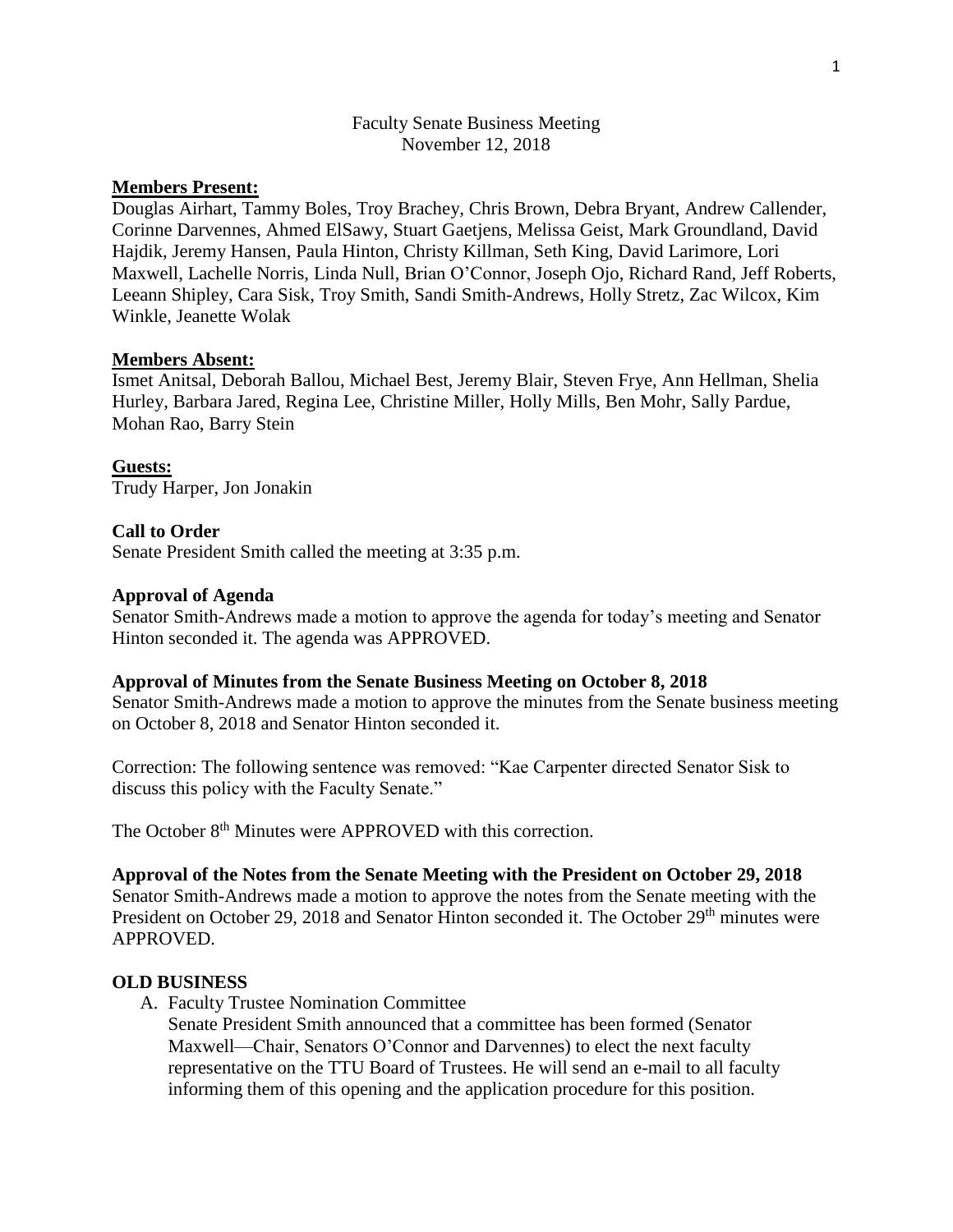# B. Gender Equity Update

Senate President Smith has not yet heard from the Provost regarding the Senate Resolution to use the old equity model adjusted for potential gender bias, but he is hopeful to meet with her and Senior Associate Provost Mark Stephens in the near future on this subject.

C. Results of Call for Suggested Sustained Campaigns for the Faculty Senate Senate President Smith noted that few Senators responded to his e-mails requesting their feedback on important issues to work on in the Faculty Senate moving into the spring semester and beyond. From the feedback received, the priority issues for the Faculty Senate are 1.) Intellectual property and 2.) Tenure. Senate President Smith also wanted the Faculty Senate to work on a student-centered concern; namely, ways to help international students acclimate to Tennessee Tech University.

#### D. Intellectual Property

Senate President Smith will contact those faculty members already working on this issue, especially those on the Administrative Council, to form a committee on this issue. The Intellectual Property policy is not on the agendas of the Administrative Council or the Academic Council this week. Senator Null asked for clarification on the issues involved in the Intellectual Property policy. Senators indicated that some of the issues included

- 1. New faculty members are required to sign their intellectual property rights away during their orientation workshops.
- 2. The last version of the policy delineates works-for-hire and not in the new faculty contract, which potentially might pose several issues.
- 3. Overall, a carefully scrutiny of the Intellectual Property policy and of the new faculty contract is needed.

#### E. Investigation Results

Board of Trustees member Ms. Trudy Harper shared the results of the research misconduct investigation. An extensive discussion ensued wherein Faculty Senators asked questions and made comments on this investigation. A summary of the Faculty Senate's questions and concerns follow, along with Ms. Harper's responses and thoughtful feedback.

1. Ms. Harper began explaining her role in the research misconduct investigation. Some research was contracted, the research was performed, and a letter about the research was sent to three individuals: the sponsor of the research, the EPA, and Congresswoman Diane Black. These letters were sent by Tom Brewer and President Oldham. A complaint was filed under Policy 780, misconduct in research. President Oldham recused himself from the process because of a potential conflict of interest. The Board of Trustees charged Ms. Harper with substituting for President Oldham, to inquire and to investigate this complaint on research misconduct. From this point forward, President Oldham has not been involved in the process. Upon the conclusion of the investigation, Ms. Harper sent letters explaining the committee's findings to the research sponsor, the EPA, and Congresswoman Black. Afterwards, she called President Oldham and read him the letter. Ms. Harper encouraged Faculty Senators for their feedback with the aim of preventing a similar situation in the future. She will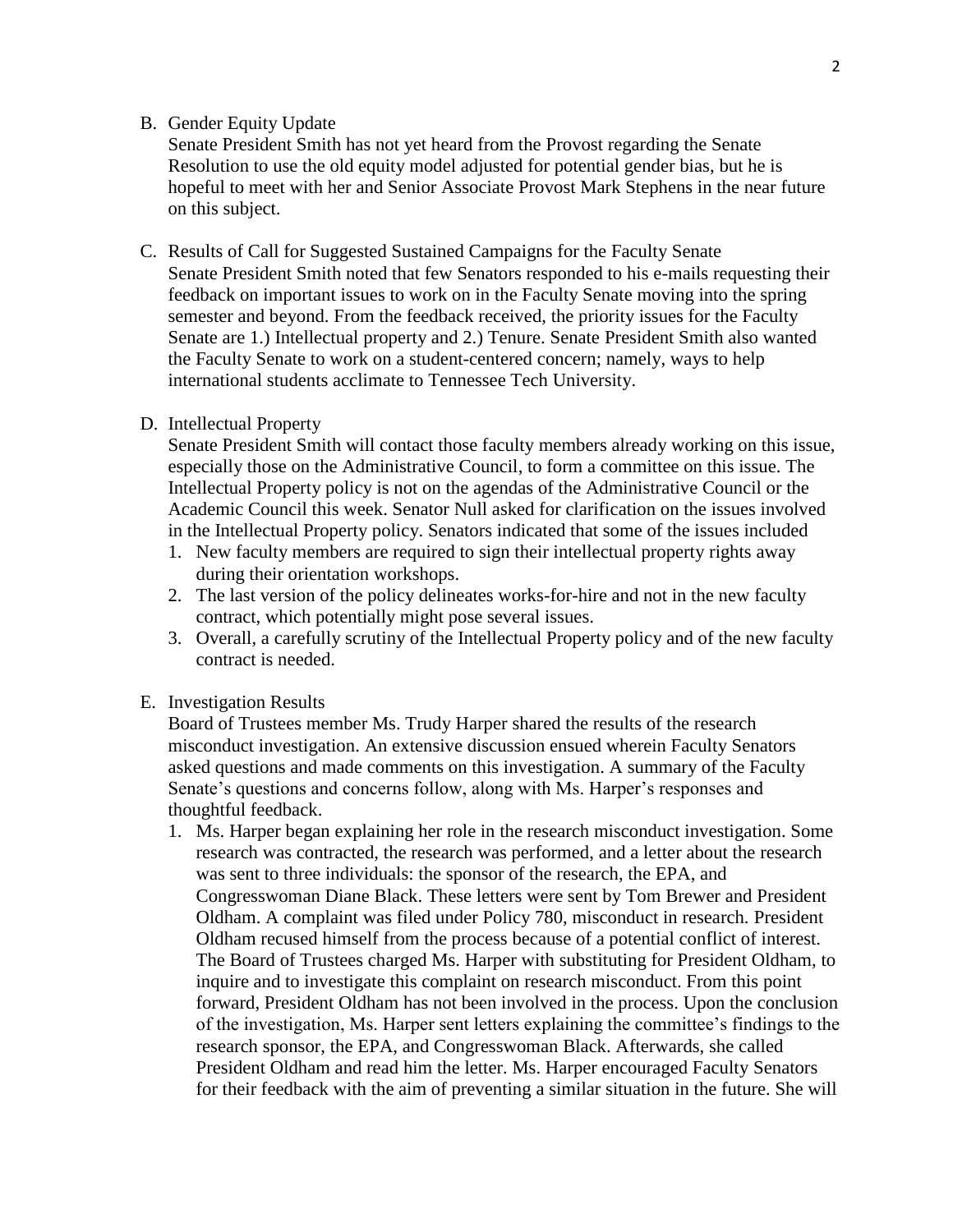meet with Dr. Eaton to discuss the administrative aspects of Policy 780. Ms. Harper noted that there are areas that she cannot discuss in an open forum due to confidentiality issues. She indicated that her letter was printed on Board of Trustees letterhead in error. It should have been printed on Tennessee Tech University letterhead. She opened up the floor for questions and comments.

2. Broader concerns with the research misconduct fall beyond the mechanics of Policy 780. Many people on campus and in the community are concerned about how the whole situation developed in the first place. They would like President Oldham to address this overarching matter.

Ms. Harper met with President Oldham with the goal of creating a document entitled, "Opportunities for Improvement," which would not reference the people involved, but rather a roadmap for improvement so something similar does not happen again.

3. The new 780 policy must include a statement indicating that if the Office of Research and Economic Development replaces a PI on a research endeavor, then they must appoint a qualified PI. This wording reflects a standard in federal grant proposals.

Ms. Harper recognizes the wording must be more stringent when replacing a PI in Policy 780. There needs to be a process for changing a PI.

4. Ms. Harper has not found any evidence that money went to the Respondent from the Sponsor, either directly or indirectly.

A Faculty Senator replied that the Respondent was seen at the airport getting on a Fitzgerald airplane. Ms. Harper was unaware of this.

- 5. Ms. Harper noted that Tennessee Tech University needs a clear institutional conflict of interest policy.
- 6. Ms. Harper stressed that research data should only be given to the sponsor.
- 7. When will the pre-litigation holds on e-mail accounts be released?

Ms. Harper does not know, but will find out and inform Senate President Smith. Ms. Harper does not think we are out of this yet.

Why not, if all sanctions have already been levied against individuals involved in the research misconduct allegation?

Ms. Harper clarified that this is a pre-litigation hold stemming from Fitzgerald. She will ask the university counsel the status of this possible litigation and Senate President Smith will communicate her feedback to the Faculty Senate. Ms. Harper noted that the pre-litigation holds on e-mails also affects administrators, anyone who had access to related information, and herself.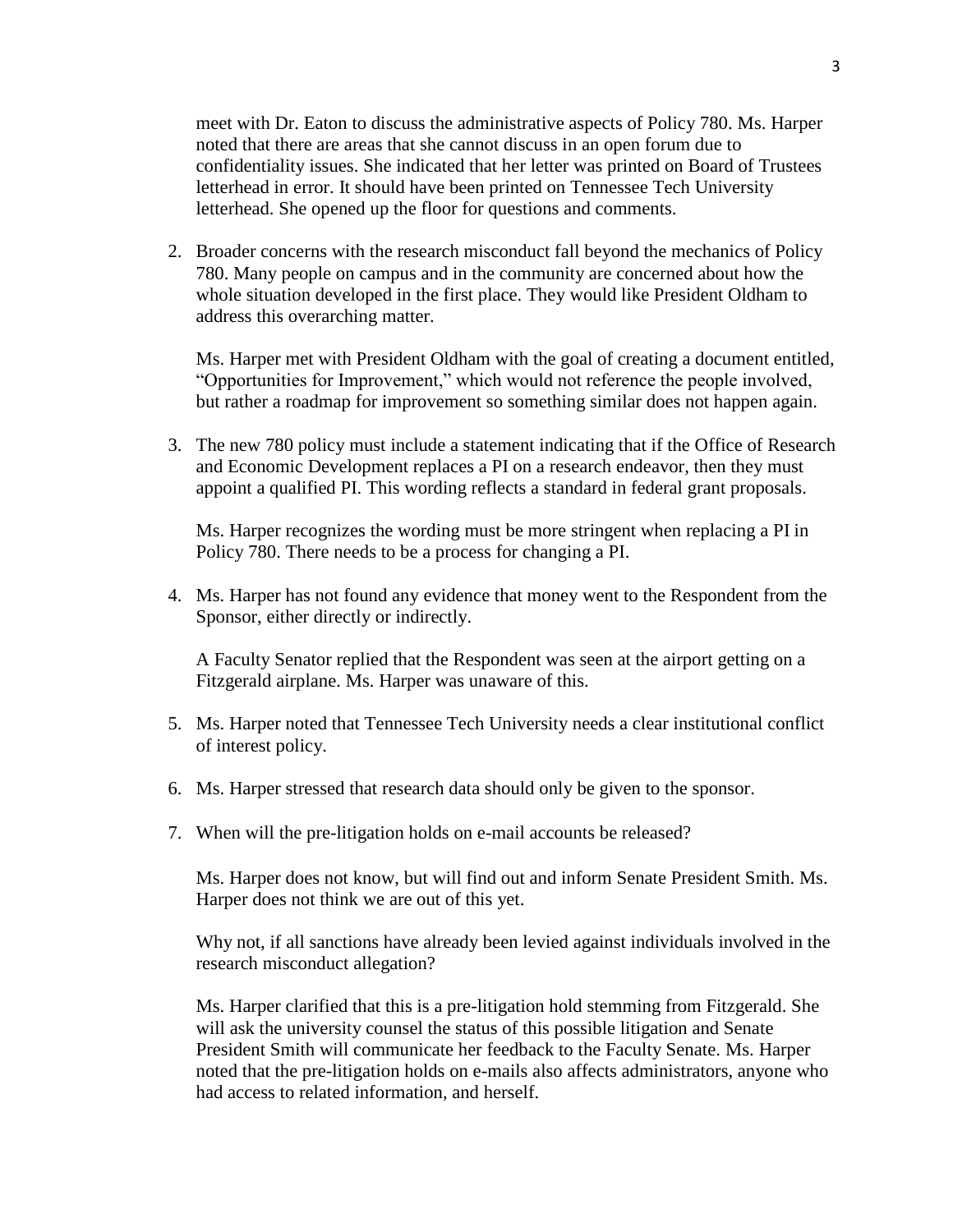8. A question was asked if there were reports generated from the internal committee and the external committee as per policy 780.

Ms. Harper was unsure what is meant by external committee. There was no external committee. She read from President Oldham's correspondence that a peer review into the allegation of research misconduct would occur. Because of the confidentiality of the data, we could not bring in an external peer review. As part of internal processes, the TTU committee members contacted some external experts. They did not see any data, but rather they were interviewed on measuring emissions of EPA standards. It was established through these interviews that the methodologies that would have been needed to comply with EPA standards had not been used in the TTU research in question. Instead, the TTU research team used the procedures specified by the sponsor and agreed to by the researchers. Ms. Harper concluded that further external reviewers were not necessary. Most of the TTU committee members agreed, although one noted that if the Respondent had stated that he did not believe these individuals were capable of making these comparisons and reviewing this information, then there might be an issue. Since the Respondent did not make this statement, the TTU committee agreed with Ms. Harper. The data was not suspect. The issue was how the data was characterized in the letter to Congresswoman Black.

May the Faculty Senate access the internal report?

Ms. Harper replied no, it is confidential.

A Faculty Senator indicated her belief that the Faculty Senate is entitled to review it based on Policy 780 and a FOIA (Freedom of Information Act) request.

All necessary information was contained in the letter she sent out a few days ago. Ms. Harper cannot reveal the identities of the external experts nor the TTU committee members without violating confidentiality agreements. She cannot release the actual report: "Tennessee Tech (Ms. Harper in this case) will maintain the confidentiality of materials consistent with federal and state law requirements and consistent with authorized personnel who need to review the file." She emphasized that she is trying to be as open as possible. She wants to protect those who did nothing wrong, but were involved in this issue.

9. The Faculty Senate's concern and that of the larger community extends beyond questions of methodology. National news sources suggested that there was a quid pro quo between Fitzgerald and Tennessee Tech University. There is a perception that Tennessee Tech essentially helped Fitzgerald to try to modify EPA policy.

Ms. Harper stressed that there was no finding of collusion between Fitzgerald and Tennessee Tech University. The people who made bad decisions with this issue are no longer associated with the university. The report indicates that Fitzgerald received the research for which they contracted.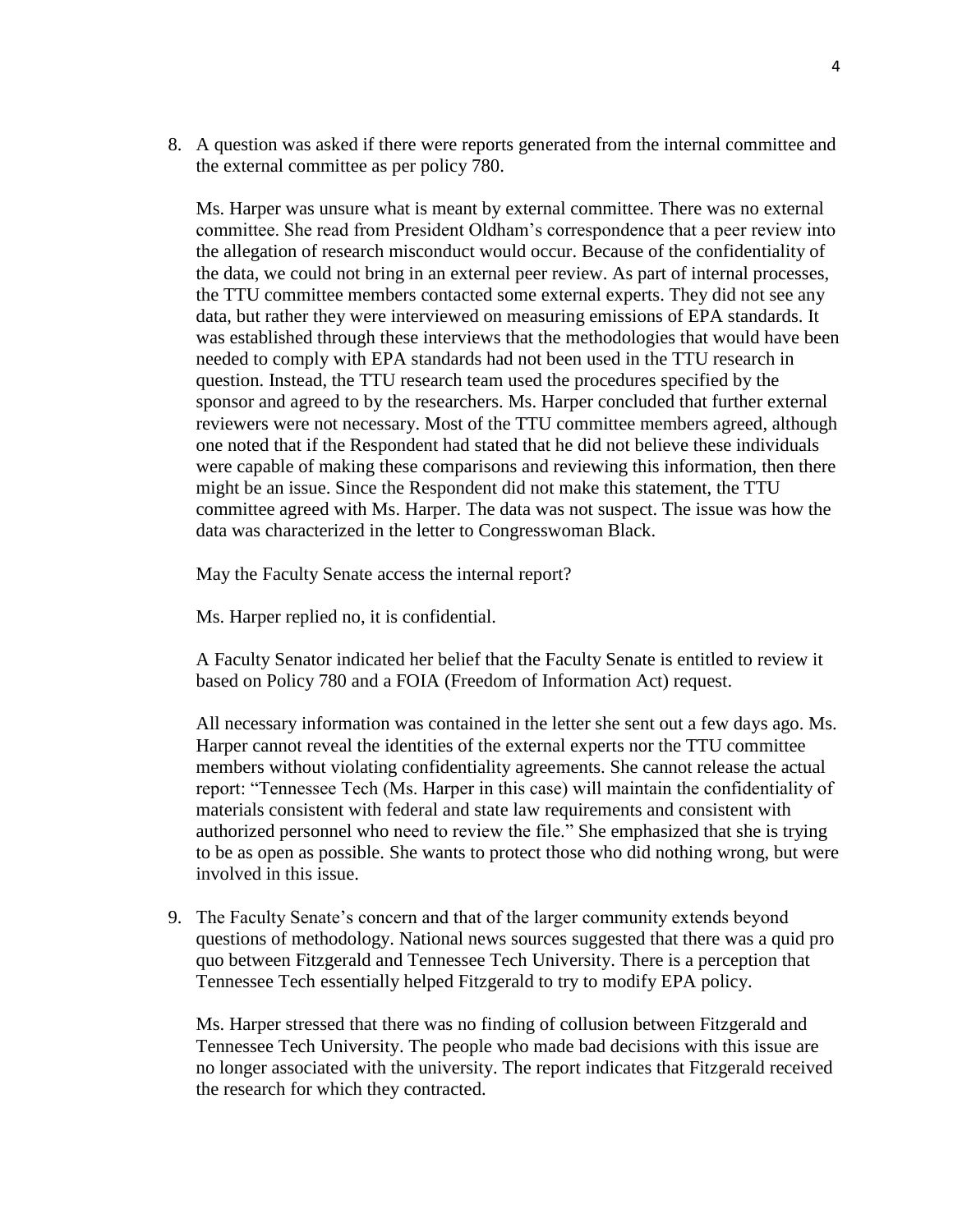10. A Faculty Senator commented on the seriousness of research misconduct. It is objectionable how someone in the TTU administration risked our outstanding reputation by misrepresenting research data. The Board of Trustees needs to know these strong feelings felt by faculty.

Ms. Harper understands the seriousness of this issue. She also recommends that Faculty Senators and faculty in general help to educate the Board on the importance of tenure on campus.

11. Why, then, does the letter not say research misconduct?

Ms. Harper intended to maintain the reputation of the university as best as possible. The best path forward was to admit that a mistake was made and that it has been taken care of. Confidentiality in the personnel matter, according to Policy 780, prohibited Ms. Harper from making any judgments in her letter.

It was suggested that an apology be issued to help mend the reputation of Tennessee Tech University. Furthermore, Tennessee Tech needs to admit that research misconduct took place and outline the steps to see that this will not take place again.

Ms. Harper owned the statements made in the letter as her own, as the leader of the internal investigation into the research misconduct. She noted that she did apologize in the letter, "we take our responsibility in this area very seriously and *we seriously regret the inconvenience*" (emphasis mine).

Faculty Senators did not feel that the language in the letter reflected an apology.

Ms. Harper noted that the intended recipients of the letter (sponsor, EPA, Diane Black) did not need to hear an apology. The research misconduct policy, she reminded, is a personnel matter and she treated it as such.

A Faculty Senator noted that the wording of research misconduct stems from the federal government. The federal government's punishment for federal misconduct—a finding on an individual, not an institution—is that the individual cannot receive federal funds or grants for the next five years. The Senator noted that this would halt the research productivity of any faculty member whose work depends upon grant money.

It was pointed out that the Respondent was receiving state funds through a grant while the internal investigation was going on.

Ms. Harper replied that she was unaware of the Respondent's receiving of any state funds. Her understanding was that he only received his salary and nothing more.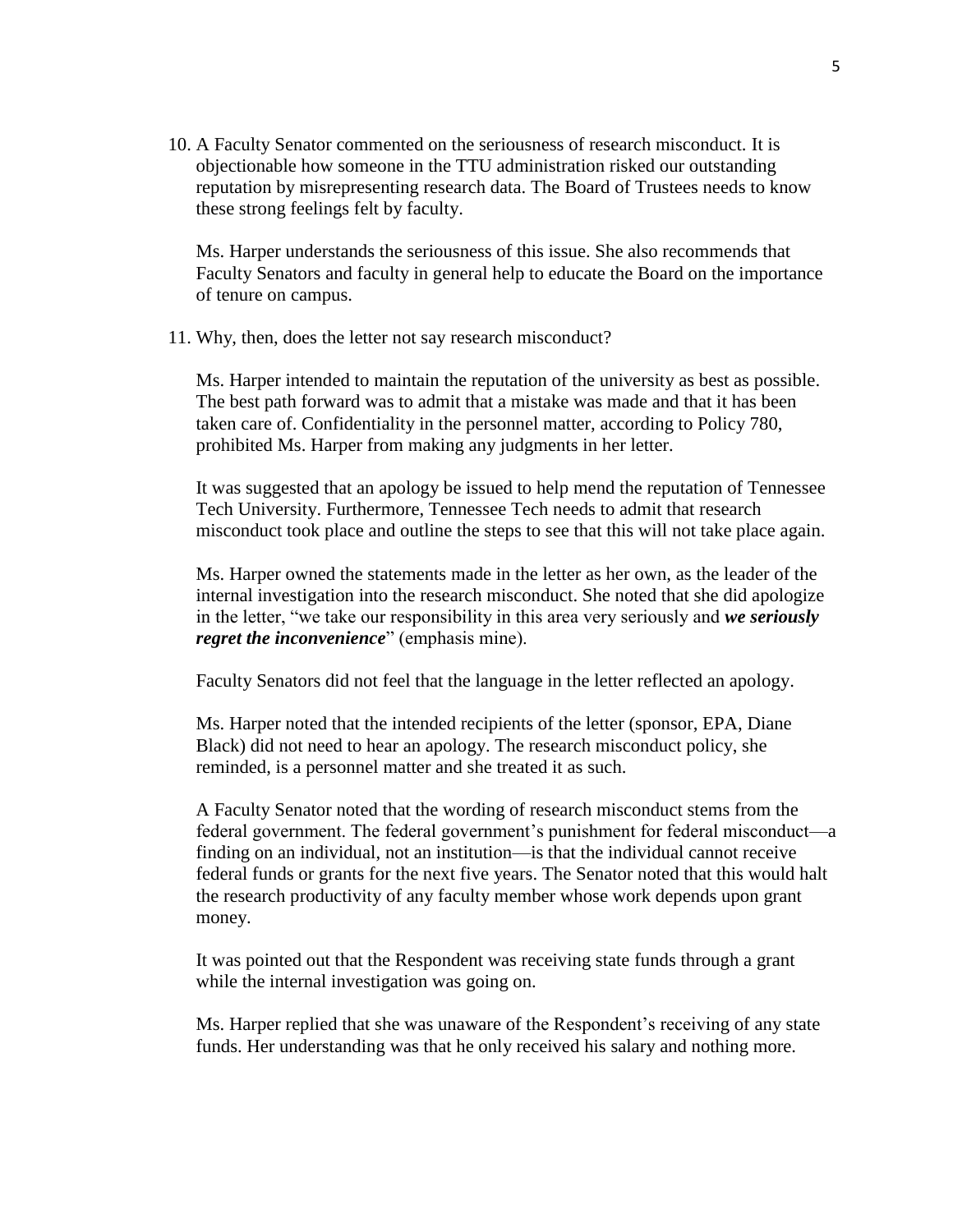Ms. Harper asked whether it would be advisable to use the wording of the federal guidelines and adopt them for TTU's revised Policy 780. Some of the federal wording would be beneficial, while other wording potentially might not. For example, the Respondent in the TTU research misconduct process explained that he did not intentionally commit research misconduct. According to federal policy, the Respondent needs to intentionally engage in research misconduct to be found guilty. TTU policy does not require finding of intentionality. The internal investigation in this matter did not make a finding one way or another.

The Department of Mechanical Engineering had hired an expert on diesel emissions. He should have been involved in the research.

Ms. Harper responded that she appreciates the comment, but it would not have had any bearing on the committee's findings.

A Faculty Senator pointed out that President Oldham asked that the Faculty Senate refer to the matter as a research misconduct investigation, not as the Fitzgerald situation.

Ms. Harper repeated that she did not overtly say in her letter that TTU was conducting an investigation into research misconduct.

12. Engineering faculty teach ethics to their students. Furthermore, state and federal grant proposals have a credentials page. Unfortunately, someone without the proper credentials became the PI on the research grant. We must maintain industry standards when conducting research. This research misconduct has adversely affected the research endeavors of engineering professors at TTU.

Ms. Harper noted that every single faculty member involved in this process has conveyed the same sentiments as she is hearing now. She desperately wants to restore Tennessee Tech's reputation and this was her intent with the letter she drafted.

13. Another Faculty Senator indicated that the supervisor of the Respondent knew that the he was not qualified and still signed off on it. Furthermore, President Oldham signed a letter regarding the research and sent it to Congresswoman Black. The Respondent has been sanctioned, but should not senior administration officials also accept some responsibility, including President Oldham? Faculty morale is low, partly due to comments made by the Board of Trustees regarding issues such as raises and questions on tenure. It does not appear that university leaders defend faculty. Now, with this internal investigation on research misconduct, there is no accountability of upper-administration for errors made.

Ms. Harper has discussed the issue of accountability with President Oldham. In his defense, President Oldham thought the original PI was still involved when he signed the letter and sent it to Congresswoman Black. Ms. Harper stressed that the letter should never have gone to the government, only to the sponsor of the research.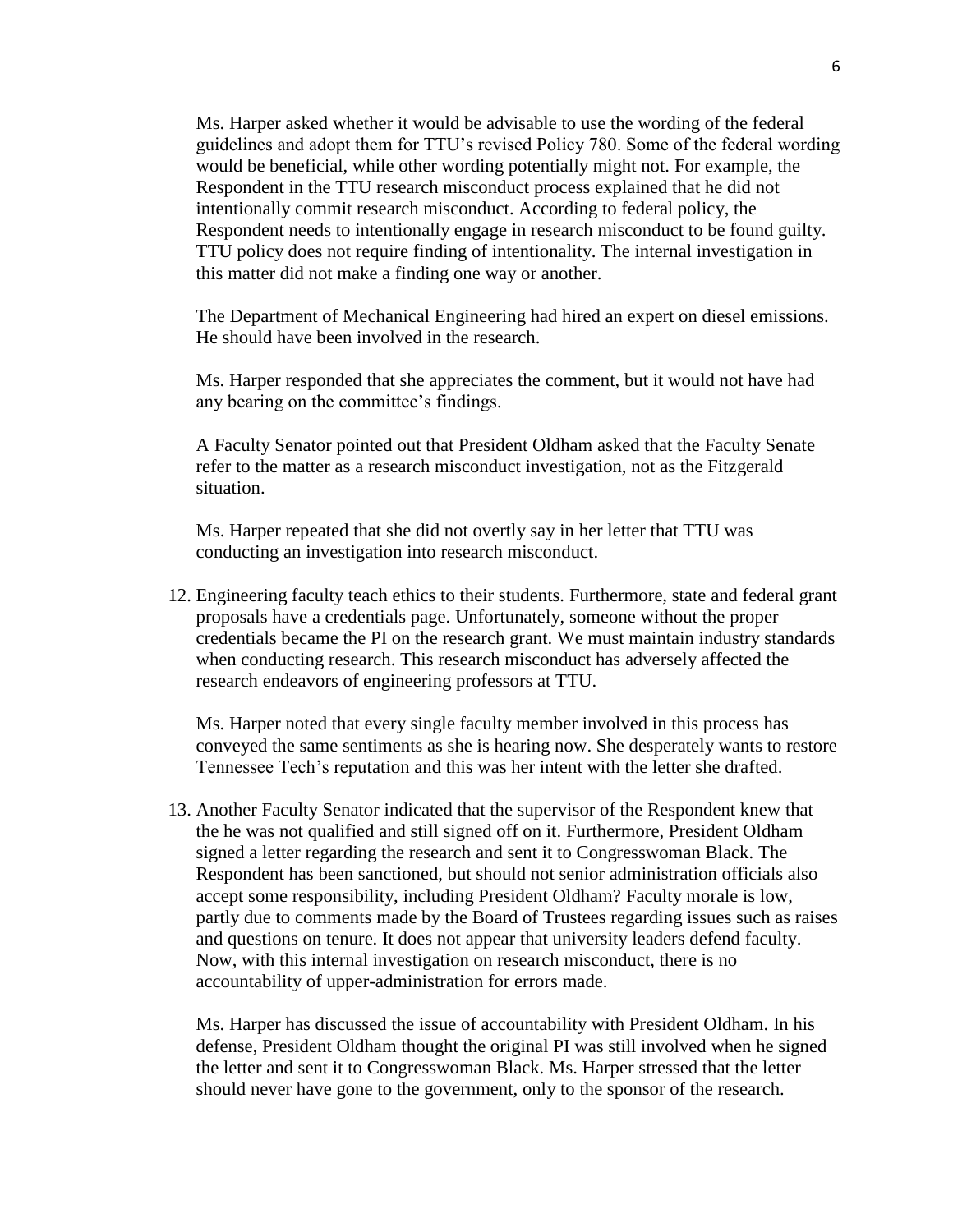14. A question arose to the reason why the Respondent replaced the original, qualified PI.

Ms. Harper noted that the Respondent perceived that the original PI was not being responsive. After some investigation, this was not true. The original PI did nothing wrong. It appears that the Respondent did everything unilaterally.

15. Has there been an apology to the graduate student involved in the research? Their thesis has been embroiled in a controversy and will likely have difficulties in the future because of this issue.

Ms. Harper appreciated the question and made a note to look into it.

16. How many people were on the research conduct committee?

Ms. Harper could not answer this question to ensure confidentiality. Policy 780 requires at least three. She did commend the outstanding work of this committee at all levels.

17. The administration has a habit of sidestepping faculty. The people who were responsible were appointees of President Oldham. They have caused harm to this university. The President needs to acknowledge his responsibility. This predates the Board of Trustees.

Ms. Harper replied that President Oldham understands this concern. He believes that we are on a better track now with the hiring of Provost Bruce and Vice President Johnson.

A Faculty Senator pointed out that the President appointed someone to replace Dr. Soni, albeit on an interim basis.

Summing up, to hear that all parties needing to be sanctioned were sanctioned is upsetting. President Oldham was not sanctioned. He received a bonus.

Ms. Harper responded that she stated in the Board of Trustees meeting that some things happened this year that were not good. Additionally, other things happened that were exceptional and she felt that this warranted a moderate bonus for the President for this year. In any event, President Oldham declined this bonus, and asked that it go toward scholarships.

18. Moving forward, a Faculty Senator recommended limiting the right of the Respondent to unseat committee members when a research misconduct committee is being formed and to set limits when forming the committee. Currently there is no timeline for seating and unseating committee members and this last case took too long to formalize the membership of the research misconduct committee.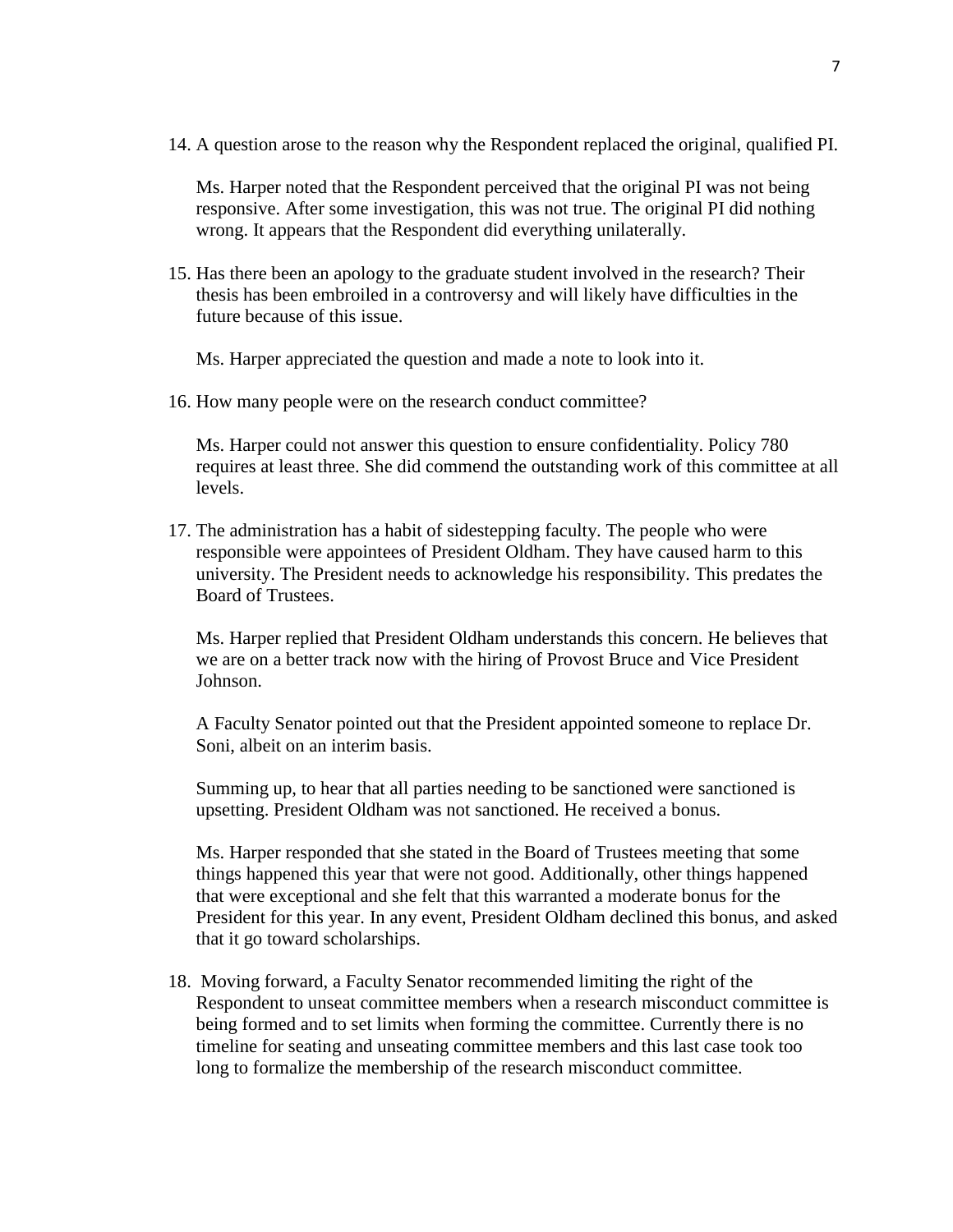Ms. Harper appreciated the idea and added it to her list. She noted that President Oldham believes that the whole process took too long. Ms. Harper shared that the university calendar is a challenge, working in the summer for example. It took a long time to find unbiased people to sit on the committee.

19. Another comment indicated that the President received a letter with an allegation, but did not accept it because it was not on the correct form. The correct form should be attached to the revised Policy 780 to make the process easier.

Ms. Harper thanked the Faculty Senator for this helpful comment. She did note that, if we were the Respondent, we would want specific information that would warrant the process to move forward. Ms. Harper also noted that the current Policy 780 worked well and that it served its purpose, albeit the process could have moved faster.

20. A Faculty Senator from the College of Engineering noted that engineering faculty members feel beaten down because they spoke up against this research misconduct. They have been ignored by administration and their Dean has paid the price. He asked that President Oldham change his mind about Engineering. His engineering colleagues feel punished. He would like to return to the days when engineering faculty were appreciated by the administration.

Ms. Harper hated to hear this impression of being beat down. The internal investigation has been hard on all involved, including herself. She believes that at the end of the process, the committee put forth the best possible answer and that she indicated its findings appropriately in her letter, "We made inaccurate statements..." Her letter was meant to get Tennessee Tech University to the best place to start healing. To her list of opportunities for improvement, Ms. Harper has added suggestions from this Faculty Senate meeting. Her hope is to move forward and learn from errors made.

21. The letter drafted to the parties involved in the research misconduct was appropriate. However, President Oldham (or Board of Trustees or both) should draft another letter to the university faculty and the general public stating that mistakes were made and to apologize.

Ms. Harper asked whether this was not already accomplished in the letter she drafted.

Faculty Senators replied that the language in Ms. Harper's letter was vague.

Absent a favorable affirmation about the quality and stature of the faculty at Tennessee Tech University, there is a danger that this incident could potentially taint our institution. A strong affirmation from the President and the Board is essential to move forward.

Ms. Harper appreciated this input and reiterated the positive interactions she has personally had with the faculty. Someone chimed in saying that it would be beneficial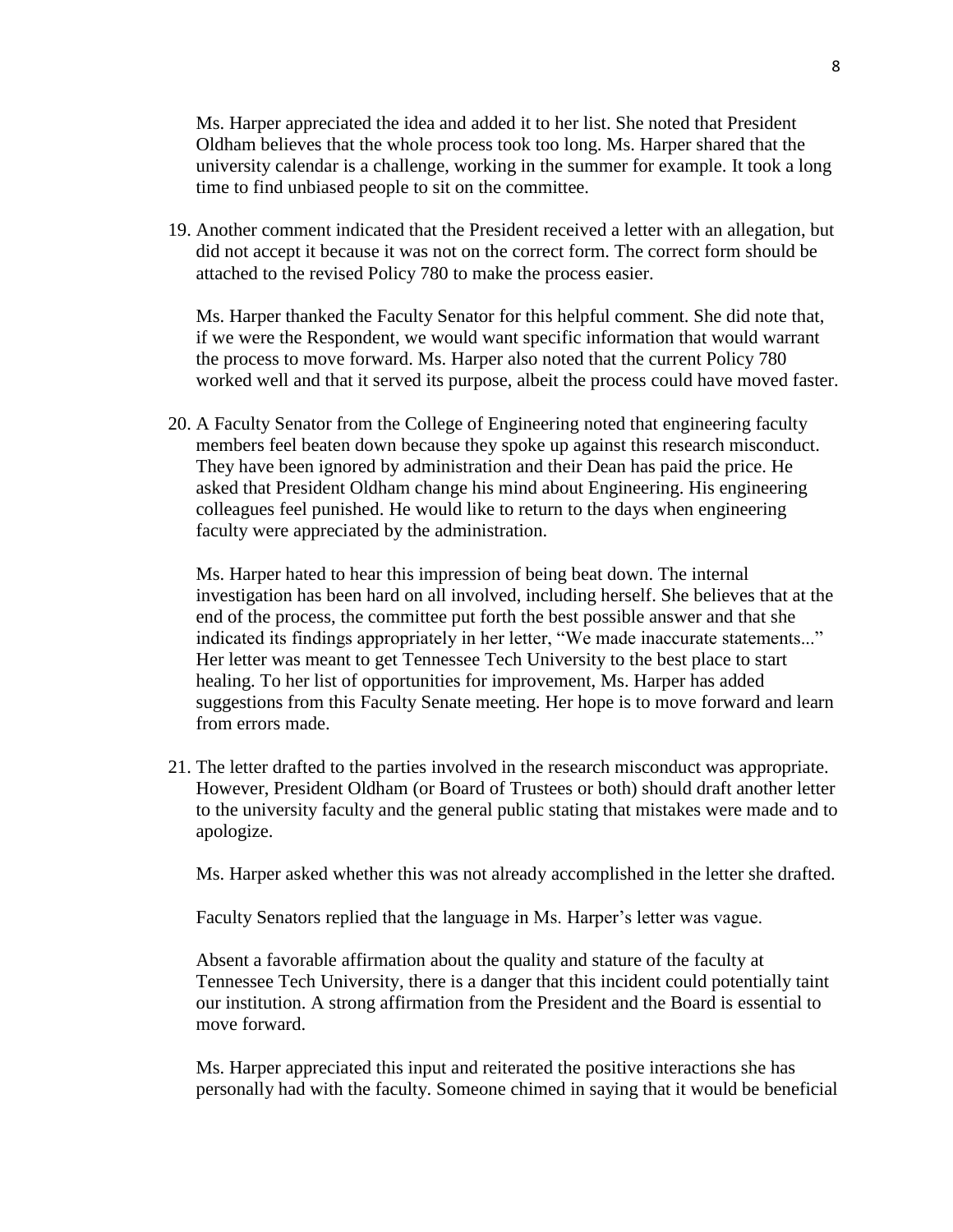to hear this same praise from the Board of Trustees. Ms. Harper replied that the Board meets infrequently and has a very rigid agenda. It is important to educate Board members on matters related to Academia.

Ms. Harper concluded that the research misconduct was one bad incident. Let us make things better, and move on. We can identify the problems without getting into details involving personnel.

22. There are engineering colleagues with expertise in areas related to this issue who have been told by administrators at TTU not to send proposals to the EPA. Tennessee Tech has lost its reputation in the eyes of the EPA. How can we help junior faculty in this area of research whose funding is being adversely affected even though they were not involved in the research misconduct?

Ms. Harper was not aware of this situation. She clarified that TTU had a contract to conduct research and it specified who was to do what. We do not owe the EPA any further apologies. Ms. Harper suggested that proposals be submitted to the EPA for proper research with qualified faculty behind it.

Faculty Senators suggested that a public statement be made that no mechanical engineering faculty members were involved in the research misconduct incident at Tennessee Tech University.

Ms. Harper doubts that there will be any further admission of any sort. She made a decision in consultation with Dr. Huo and Dr. Bruce to draft the letter that she sent out. President Oldham can do something internally, if he wishes.

A Faculty Senator pointed out that any public presentation should also necessarily involve students.

23. Ms. Harper asked what would be achieved by a public apology beyond semantic changes in the points already addressed in her letter. Trade Journals and local papers have already referenced her letter, now it is over.

Faculty Senators stressed the importance of communicating the research misconduct matter, findings, apologies, and a path forward to the general public. There still is a perception that Tennessee Tech is sweeping the research misconduct matter under the rug. Therefore, it matters to make a definitive statement.

Ms. Harper reminded that the findings held that a person was at fault, not the university. She is trying to protect the integrity of the process, particularly the personnel actions involved.

24. A Faculty Senator concluded that nothing will be fixed with a news release, but rather with strong positive leadership from administration and the Board of Trustees.